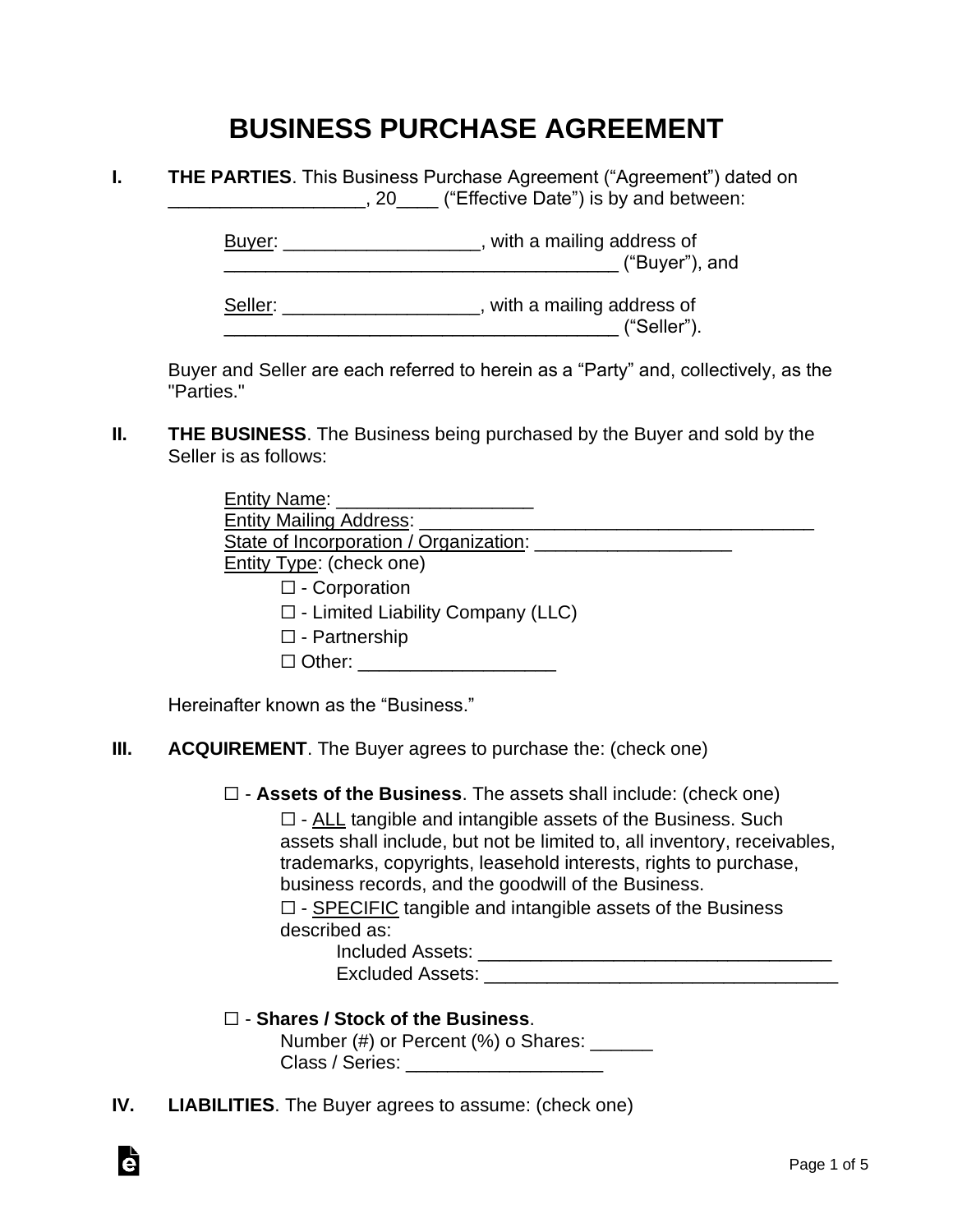☐ - **No Liability(ies)**. The Buyer agrees to assume no more liability than is obligated and specifically mentioned under the terms of this Agreement.

☐ - **Some Liability(ies)**. The Buyer agrees to assume the following liability(ies) in accordance with the terms of this agreement: (check all that apply)

- $\Box$  Accounts payable.
- ☐ Past and current business expenses.
- ☐ Contractual obligations.
- ☐ Leasehold interests.
- ☐ Legal liabilities.
- $\Box$  Past and current taxes owed by the Business.

☐ - Payroll related to past and current employees, independent contractors, agents, and any other owed individuals.

- 
- ☐ Other. \_\_\_\_\_\_\_\_\_\_\_\_\_\_\_\_\_\_\_\_\_\_\_\_\_\_\_\_\_\_\_\_\_\_. ☐ - Other. \_\_\_\_\_\_\_\_\_\_\_\_\_\_\_\_\_\_\_\_\_\_\_\_\_\_\_\_\_\_\_\_\_\_.
- $\Box$  Other.
- **V. PURCHASE PRICE**. The Buyer agrees to purchase the Business under the type of acquirement mentioned in Section III for \$  $($ "Purchase Price").

The Purchase Price represents the total sum of money that is agreed to by the Parties for the transaction mentioned in this Agreement.

**VI. PAYMENT**. Payment of the Purchase Price shall be made: (check one)

☐ - **In a Lump Sum**. The Purchase Price shall be made on the Closing Date.

☐ - **With Multiple Payments**. The 1st payment is due on \_\_\_\_\_\_\_\_\_\_\_\_\_\_\_\_\_\_\_, 20\_\_\_\_, and shall continue on the \_\_\_\_ of each  $\Box$  week  $\Box$  month  $\Box$  quarter with the last payment made on \_\_\_\_\_\_\_\_\_\_\_\_\_\_\_\_\_\_\_, 20\_\_\_\_.

☐ - **Other**. \_\_\_\_\_\_\_\_\_\_\_\_\_\_\_\_\_\_\_\_\_\_\_\_\_\_\_\_\_\_\_\_\_\_.

- **VII. PAYMENT METHODS**. The Buyer may deliver the full amount of the Purchase Price in any of the following methods: (check all that apply)
	- ☐ Bank Wire
	- $\Box$  Cash

Ġ

☐ - Cashier's Check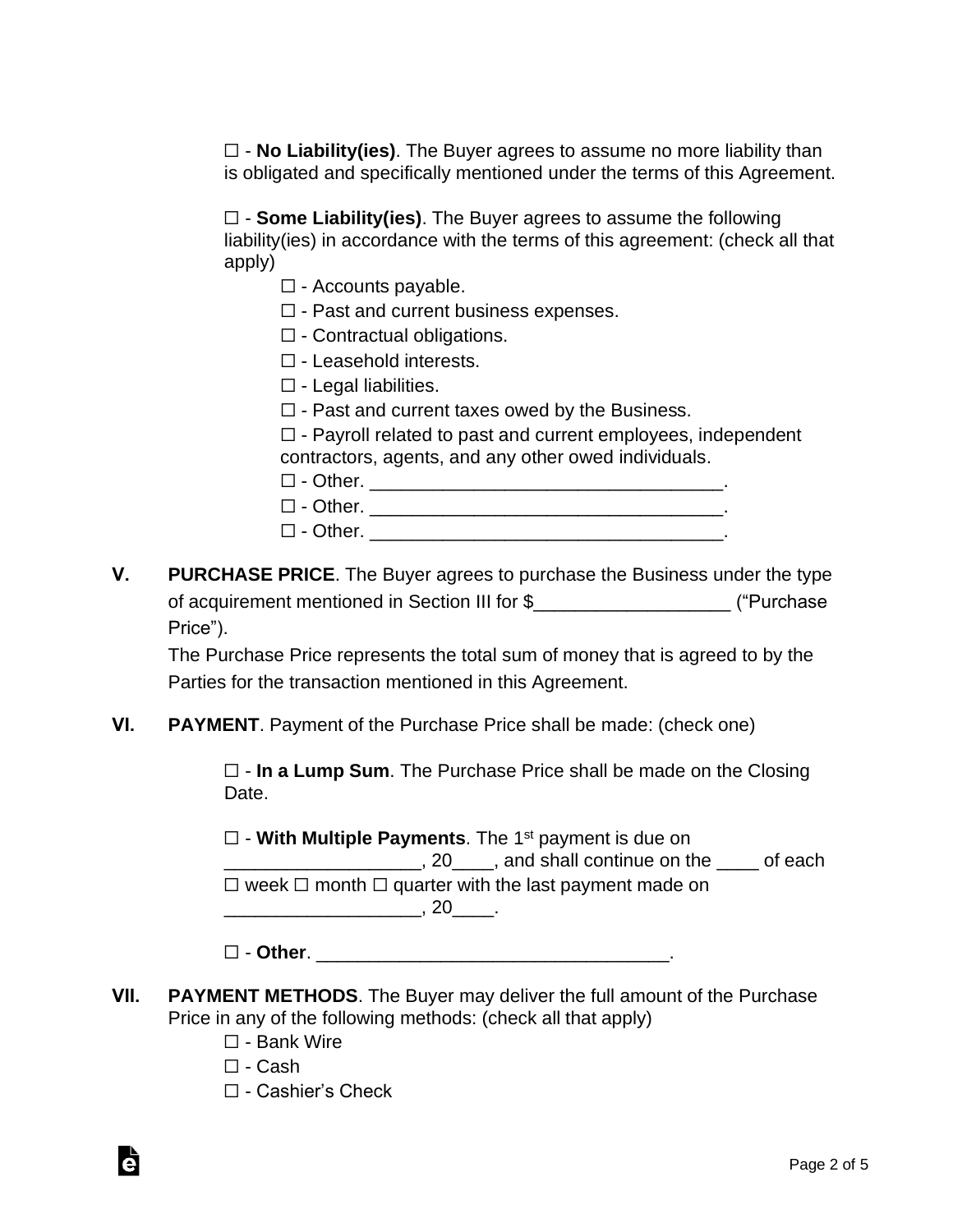$\Box$  - Other:

**VIII. DEPOSIT**. As part of this Agreement, the Seller: (check one)

☐ - **Requires a Deposit**. The Seller requires an initial payment in the amount of \$\_\_\_\_\_\_\_\_\_\_\_\_\_\_\_\_\_\_\_ ("Deposit"). The Deposit must be paid within Calendar Days from the Effective Date of this Agreement.

☐ - **Does not require a Deposit**. The Buyer's consideration shall be their full-faith commitment to purchase the Business under the terms of this Agreement.

**IX. CLOSING DATE**. The closing shall occur on or before 20 ("Closing Date") at a time and location agreeable by the Parties.

### **X. DUE DILIGENCE PERIOD**. The Buyer: (check one)

☐ - **Requires a Due Diligence Period**. The Buyer requires a due diligence period to inspect the finances and agreements of the Business. The decision as to whether the Business is suitable for its intended purpose shall be the sole decision of Buyer, determined in the absolute discretion of Buyer, with Buyer's decision being final and binding upon the Parties. Buyer shall have until \_\_\_\_\_\_\_\_\_\_\_\_\_\_\_\_\_\_\_\_, 20\_\_\_\_, at ∴\_\_\_\_ □ AM □ PM to notify Seller of its termination of this Agreement

("Due Diligence Period"). If the Buyer decides to terminate this Agreement during the Due Diligence Period, any Deposit made shall be returned to the Buyer.

☐ - **Does NOT Require a Due Diligence Period**. The Buyer does not require a Due Diligence Period to review the finances, agreements, or any other information of the Business.

**XI. NON-COMPETE**. As part of this Agreement, there shall be: (check)

Ġ

☐ - **Non-Compete Restrictions**. The Purchase Price, for the Business mentioned in this Agreement, shall act as consideration towards a noncompete covenant that the Seller shall be legally bound. It is understood by all parties that the Seller is knowledgeable of proprietary information, including trade secrets, which could be harmful to the success and continuation of the business after the sale. Therefore, in order to protect the fiduciary interests of the Buyer, the Seller agrees not to compete under the following terms:

**a.) Scope of work**. For the specific business or practice of:

\_\_\_\_\_\_\_\_\_\_\_\_\_\_\_\_\_\_\_\_\_\_\_\_\_\_\_\_\_\_\_\_\_\_.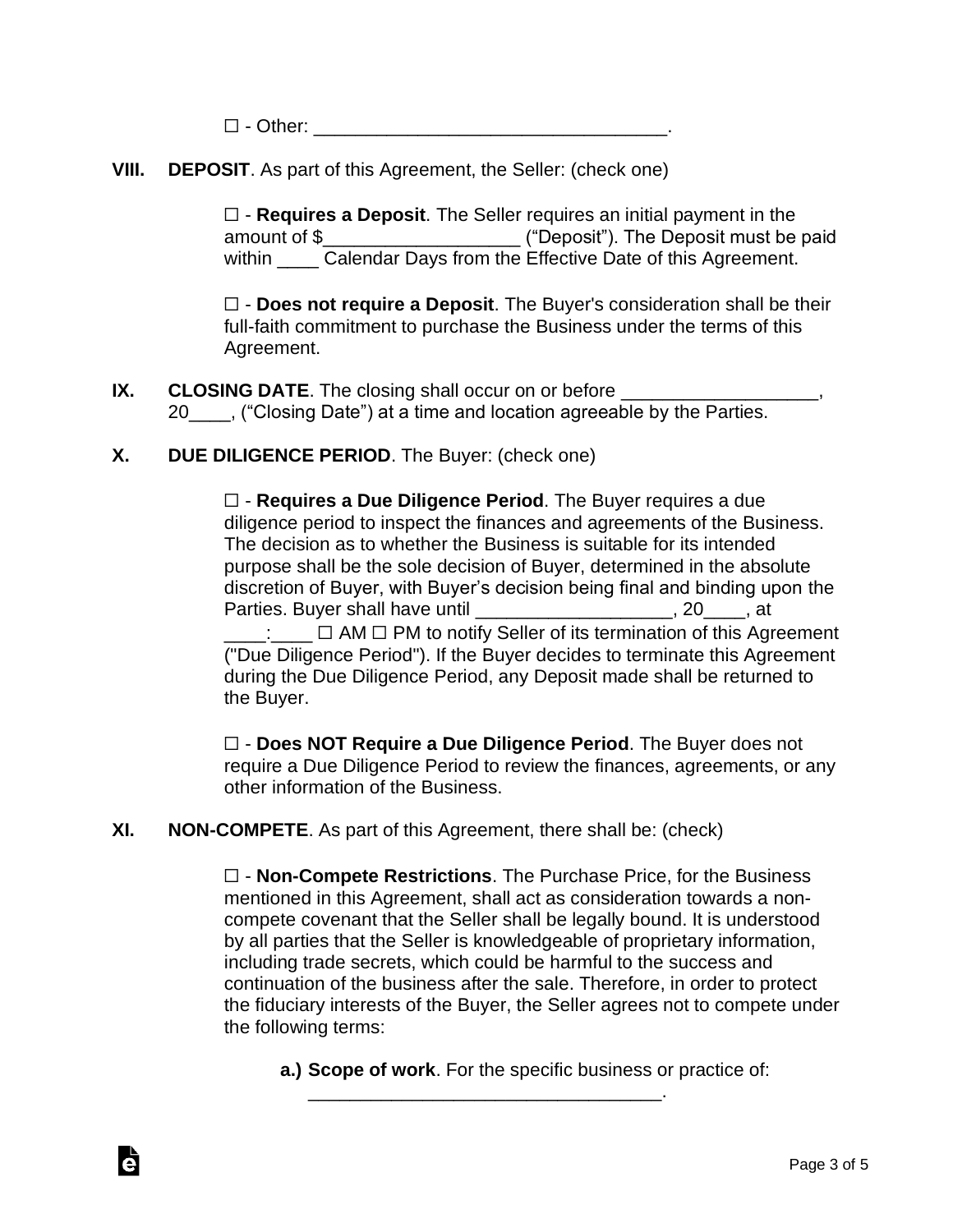- **b.) Term**. For a period of \_\_\_\_\_\_\_\_\_\_\_\_\_\_\_\_\_\_\_\_\_\_\_\_\_ after the sale of the Business.
- **c.) Geographical areas**. Strictly for the areas of: \_\_\_\_\_\_\_\_\_\_\_\_\_\_\_\_\_\_\_\_\_\_\_\_\_\_\_\_\_\_\_\_\_\_.

☐ - **No Non-Compete Restrictions**. The Seller shall not be restricted, in any manner, from engaging in the same or similar business purpose as the Business in this Agreement.

- **XII. DELIVERY**. The delivery of the Business, along with any stock certificates, shall be transferred to the Buyer at the Closing Date upon the funds being received by the Seller.
- **XIII. AUTHORITY OF SELLER**. The Seller hereby represents and warrants to Buyer, and covenants with Buyer, as follows:
	- a.) **Capacity**. The Seller has all requisite power, authority, and capacity to enter into this Agreement. The execution, delivery, and performance of this Agreement by the Seller does not, and the consummation of the transaction contemplated hereby will not result in a breach of or default under any agreement to which the Seller is a party by which the Seller is bound.
	- b.) **Binding Agreement**. This Agreement has been duly and validly executed and delivered by the Seller and constitutes the Seller's valid and binding agreement, enforceable against the Seller in accordance with and subject to its terms.
	- c.) **Title (Ownership) to Business**. The Seller is the lawful record and beneficial owner of the Business, free and clear of any liens, claims, agreements, charges, security interests, and encumbrances unless otherwise mentioned in this Agreement. The sale, conveyance, assignment, and transfer of the Business in accordance with the terms of this Agreement transfers to the Buyer legal and valid title to the Business, free and clear of all liens, security interests, or pledges.

## **XIV. AUTHORITY OF BUYER**. The Buyer represents and warrants to the Seller as follows:

Ġ

- a.) **Capacity**. The Buyer has all requisite power, authority, and capacity to enter into this Agreement. The execution, delivery, and performance of this Agreement by the Buyer does not, and the consummation of the transaction contemplated hereby will not result in a breach of or a default under any agreement to which the Buyer is a party or by which Buyer is bound.
- b.) **Disclosure**. The Buyer is aware of the risks involved in purchasing the Business and accepts that its value can change rapidly and unpredictably.